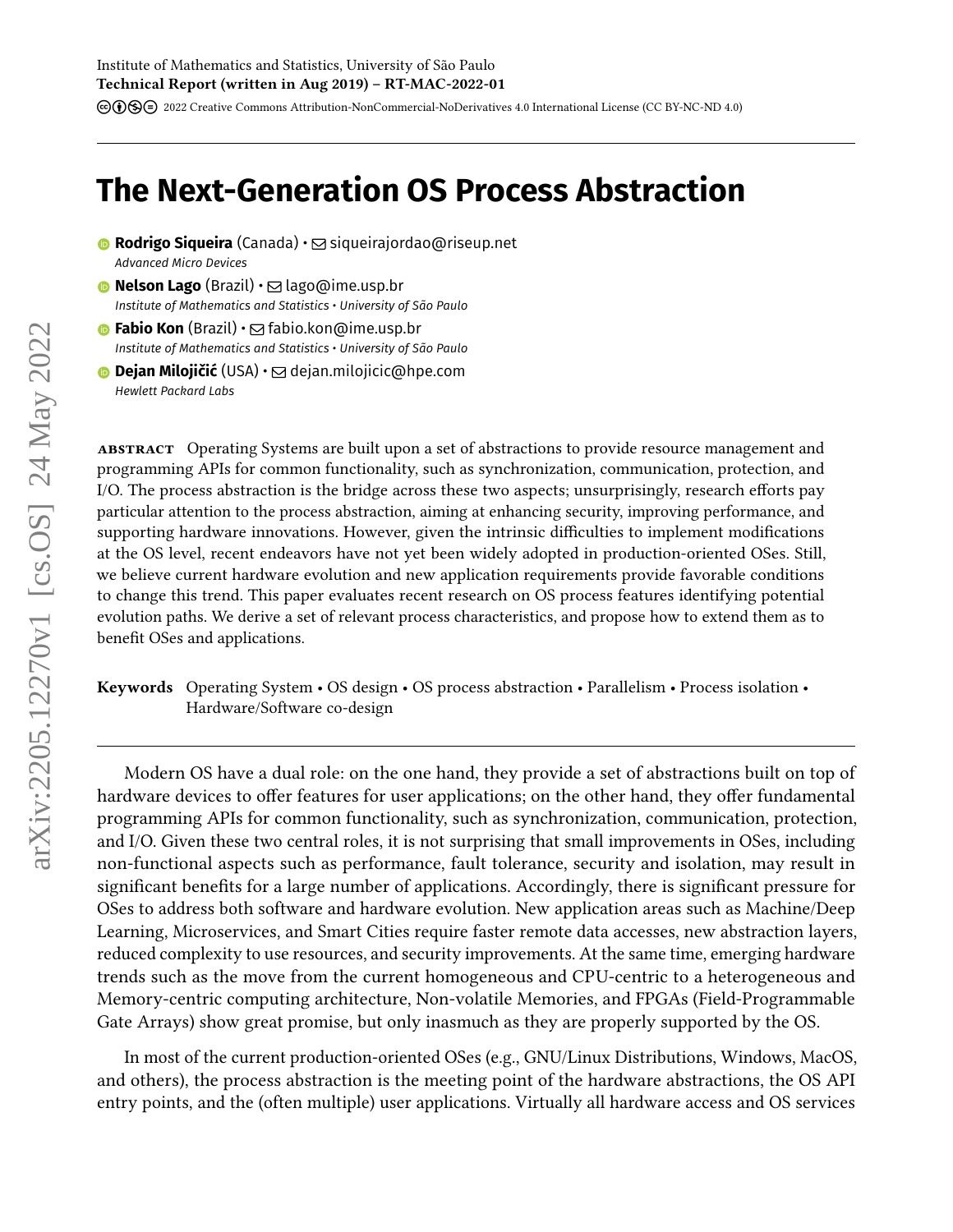occur in response to process requests; at the same time, security, isolation, etc. are applied almost entirely to processes. Therefore, it is a perfect target for improvements in OS design.

Despite their potential benefits, however, proposals of changes in the established OS mechanisms are usually met with skepticism because, by the same measure, they may bring about instabilities, security vulnerabilities, fragility, and backward compatibility issues. To make matters worse, many of the current proposals of changes to the process abstraction are not yet mature, lacking robust implementations, and the ideas require refinements. Consequently, user applications create sophisticated techniques to circumvent problems that could be simplified by updating the OS abstractions.

Over the years, a vast amount of research has been carried out in an attempt to expand the process abstraction and exploit new features. Given the new hardware features and emerging applications that shall dominate the computing field in the next few years, we believe it is time to rethink how processes concepts work and review these proposals to find a tradeoff between the state-of-the-art of research proposals and the state-of-the-practice. As the first step to this end, this article categorizes some of the main properties of the process abstraction, examines previous works that propose extensions, discuss potential for adoption, and present an outlook for the field.

#### **New Hardware Features**

Usually, changes in hardware are complicated and take a long time to develop, implement, and deploy to the market. Still, advances in technology and new requirements are currently reshaping the hardware landscape, enabling adoption of significant improvements in chip design. Given this fluidity, hardware designers have the chance to revisit the vast research in the area for sources of inspiration.

Recent hardware vulnerabilities, such as Meltdown and Spectre, have pushed the industry to review their processor design; it is convenient to inspect proposals for additional hardware mechanisms that improve isolation and memory translation, either by fine-grained memory protection or virtualization mechanisms. Technologies such as heterogeneous accelerators and the RISC-V project open new venues for innovation; industry and academia alike have been conducting studies on accelerator devices (GPUs, FPGAs, ASICs, DSPs, etc.) and how to effectively deploy heterogeneous computing systems to users for improved performance and flexibility. Finally, emerging technologies have the potential to drive the adoption of new programming paradigms. Thanks to NVM, we expect that in a few years computers will be able to access petabytes of data by using rack-scale systems; such availability of high-density NVMs shall change the way OSes are built.

#### **Emerging Applications**

Newer areas of application, such as machine & deep learning, microservices, big data, IoT, and smart cities platforms, differ significantly from more traditional applications in their need for (1) storage of vast amounts of data, (2) efficient local and wide area data sharing and communications, (3) high processing throughput, and (4) power efficiency. These new demands may benefit from several OS improvements and new programming models that enrich the palette of programming patterns available to developers.

It is these new programming models that open countless opportunities for programmers, who use their creativity to solve problems in new and unimagined ways. For example, when threads were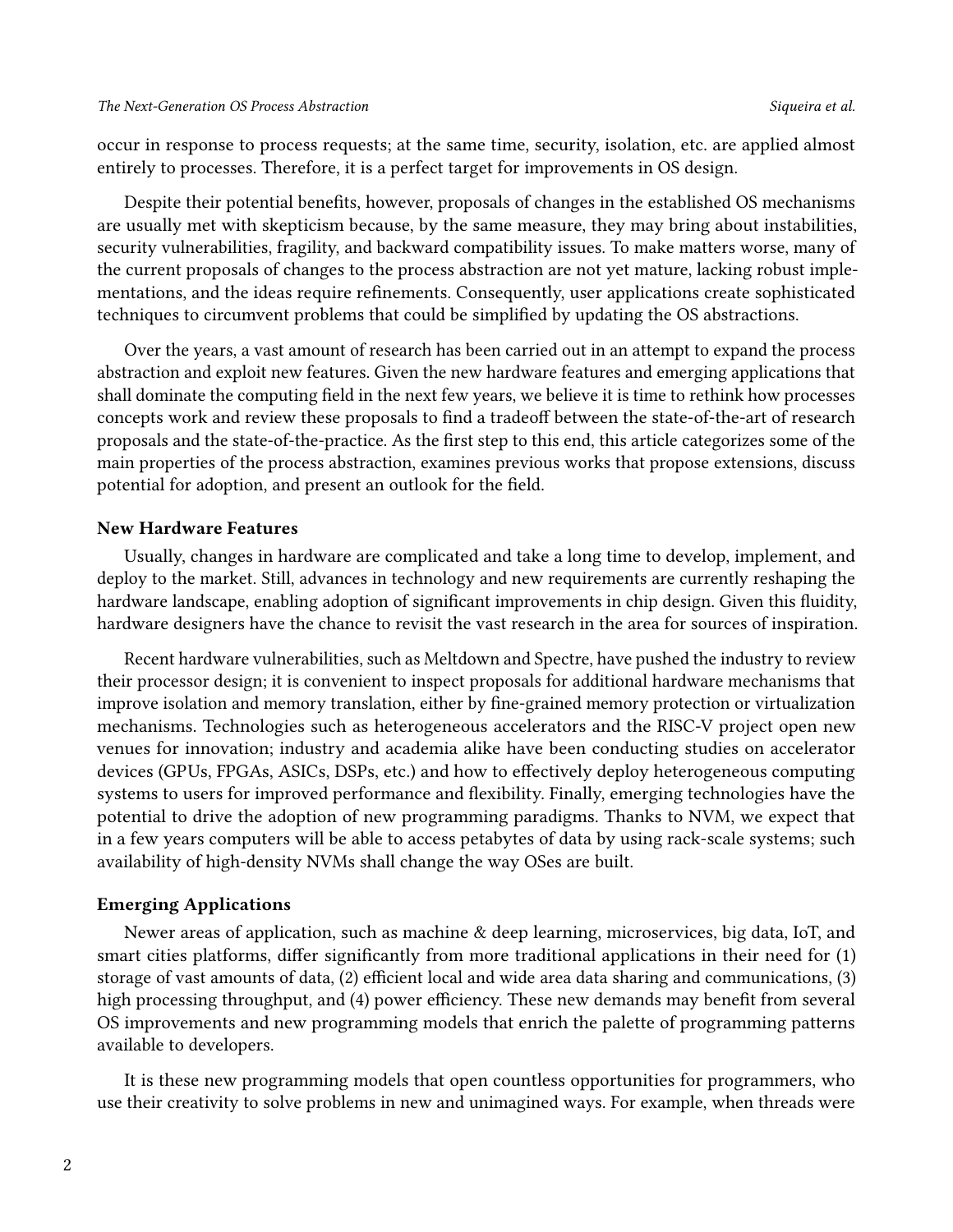first released just a few techniques existed but, after a few years, a vast number of threading patterns became widespread.

One clear case of the demand for such new paradigms is the trend towards microservices. Microservices are a modern approach to bring modularization, fault-tolerance, and scalability to large-scale systems. Many microservices-based applications, such as Smart Cities platforms and applications, require the intense use of Cloud Computing, Big Data, and IoT technologies to provide persistent and real-time data. Their advantages, however, are coupled with integration, storage, and data sharing challenges, increases in system complexity and communications overhead, and complex scaling mechanisms. Accordingly, better support for new and legacy modularized applications may bring immediate benefits for microservices.

New programming models also represent opportunities to renew user applications and continuously optimize and improve them. Since there is also a vast amount of legacy applications that could be reused in these new environments, provided they can incorporate security improvements, better modularization mechanisms, runtime updating capabilities, and code simplification, mechanisms that allow new paradigms to be easily incorporated into legacy code offer excellent opportunities for code reuse.

# **1 Process Targeted Aspects**

We believe that the process abstraction represents one of the main entry points for bringing innovations that address the new demands imposed by new hardware and software trends. In this section, we highlight the most visible parts of the process abstraction that have been the target of recent explorations.

# **1.1 Programming Models**

Besides the manipulation of hardware devices, OSes provide several additional features to user applications, such as file locking and security primitives. To use any of them, the application should be able to access it by means of a coherent programming model, i.e., a set of well established interrelated abstractions. A given OS implements such programming models into its own, specific APIs [\[1\]](#page-10-0). For example, both GNU/Linux and Windows provide different threading APIs (*pthreads* and *WindowsThreads*), but both correspond to the same parallel programming model.

Currently, most OSes support several widely used programming models and their corresponding APIs. Nevertheless, user applications have been changing over the years, and demands for improvements in areas such as better security layers, optimization options, and code simplification are a real issue. In this sense, proposals for expanding the process abstraction by means of new programming models represent an interesting innovation path to support modern user space applications.

The execution flow of a process is controlled by its Program Counter (PC), and the OS Scheduler is responsible for retrieving its execution context before the next instructions, as indicated by the PC, can be executed. Accordingly, both the PC and the rest of the kernel level data about the process (memory map, file descriptor table, etc.) are kept together and manipulated by the Scheduler as a single entity (the *task*).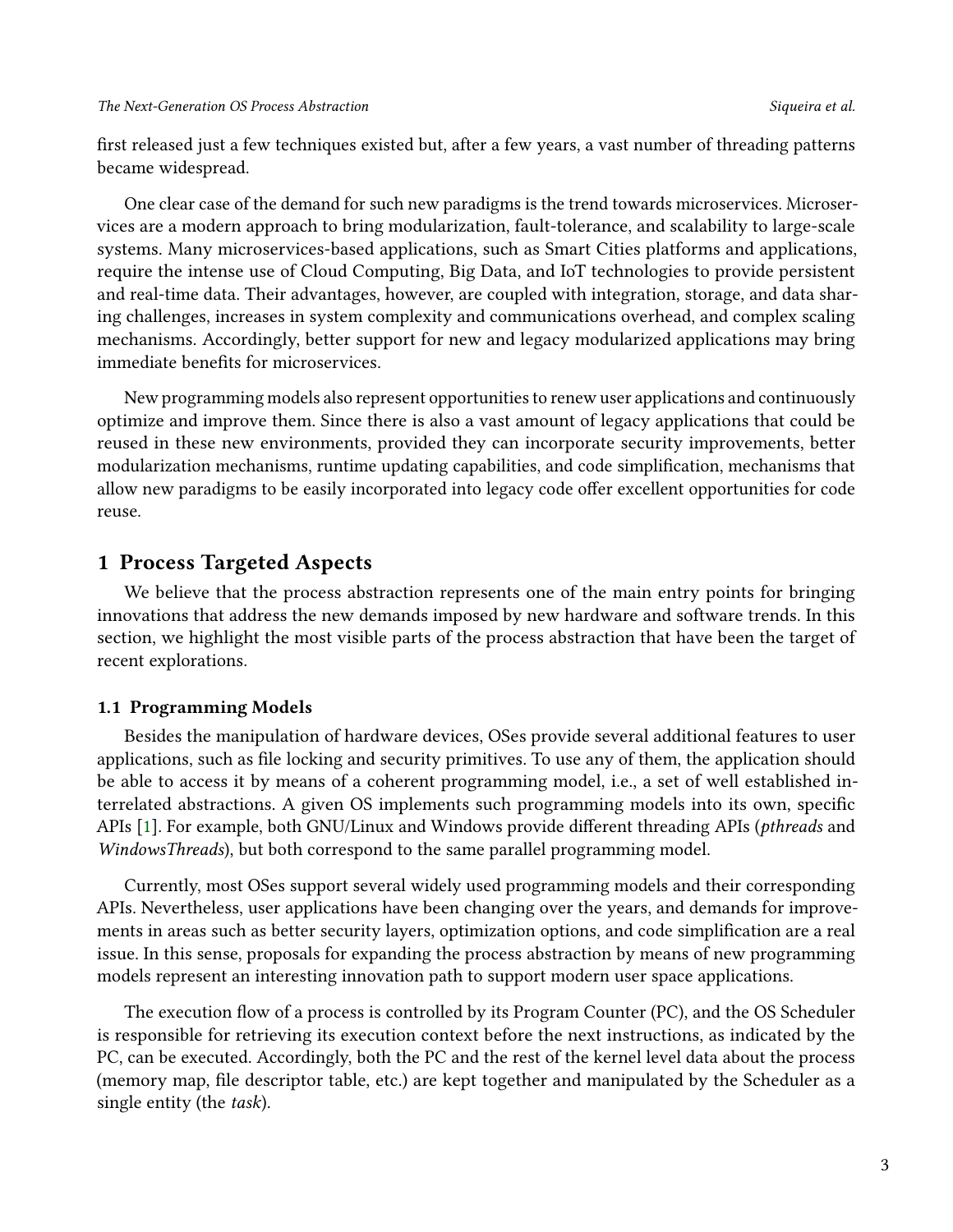#### *The Next-Generation OS Process Abstraction Siqueira et al.*

Departing from this idea, Litton et al. propose to decouple the PC and the Scheduler from the rest of the process context data: with Lightweight Contexts (*lw*C), a single process (with a single PC) may have multiple different internal contexts [\[2\]](#page-10-1). This allows us to perform interesting manipulations, such as creating a snapshot of the current process state and, later on, reverting to this previous state. Another possibility is switching to a new process context with restricted access to memory regions before the execution of security-sensitive code. This is not unlike using independent processes or threads but, instead of relying on the Scheduler to swap the process context (which is reasonably expensive), it is the application itself that chooses when and how to manipulate the context, bringing finer control to the programmer along with better performance.

An *lw*C comprises a virtual memory mapping, a collection of page mappings, file descriptor bindings, and a set of credentials; whenever a new process is created, the system creates a new *lw*C for it. The application may access all *lw*C features directly from user space through system calls that fine-tune its behavior. The most important ones are lwCreate and lwSwitch, which have semantics similar to fork: after lwCreate returns, the current process has a new *lw*C (child) associated with itself which is a snapshot of the caller process. This snapshot differs from fork because no new PID or thread is created (because these only make sense to track different PCs). After the child is created, the application is free to switch (lwSwitch) back to the snapshot at any given time.

Most of the OSes impose few security restrictions to processes by default. Process creation illustrates this argument: when a parent process creates a child, all of its data reflects the parent data. Whenever a programmer wants to restrict permissions, they must spend considerable effort due to the permissive defaults of current OSes. Bittau et al. proposed a new approach named Wedge [\[3\]](#page-10-2) to address these issues; they introduced a model wherein the OS provides primitives that create compartments with default-deny semantics.

While applications could be compartmentalized without OS support, most follow a monolithic design, with no clear separation between elements, because it is much simpler to do so. Wedge improves this scenario with three primitives: *tagged memory*, *callgates*, and *sthreads*. Tagged memory is a mechanism to declare memory access privileges: the programmer creates a new tag (e.g., t=readwrite) and allocates memory (with the smalloc system call) using it as a parameter. Callgates are responsible for executing code with different privileges on behalf of the caller. Sthreads are the central component of Wedge, responsible for providing isolation units. They are composed of a control thread and a security policy, which specifies information such as memory tags and permissions, file descriptor access, and associated callgates.

The programming model used by Wedge enables programmers to easily compartmentalize legacy applications using a simple set of operations in well-defined places. The authors also created a tool named Crowbar to support developers in the use of the Wedge primitives by analyzing running code and identifying potential places to create compartments. The authors modified Apache/OpenSSL and OpenSSH using this approach and showed that many well-known vulnerabilities became ineffective.

Some researchers pointed to other problems associated with the process abstraction: the representation of a pointer-based data structure outside the process limits, the annoyance associated with the task of coordinating shared memory access by multiple processes, and the problem of addressing high-density physical memory. While there are solutions for all of these problems, Hajj et al. argued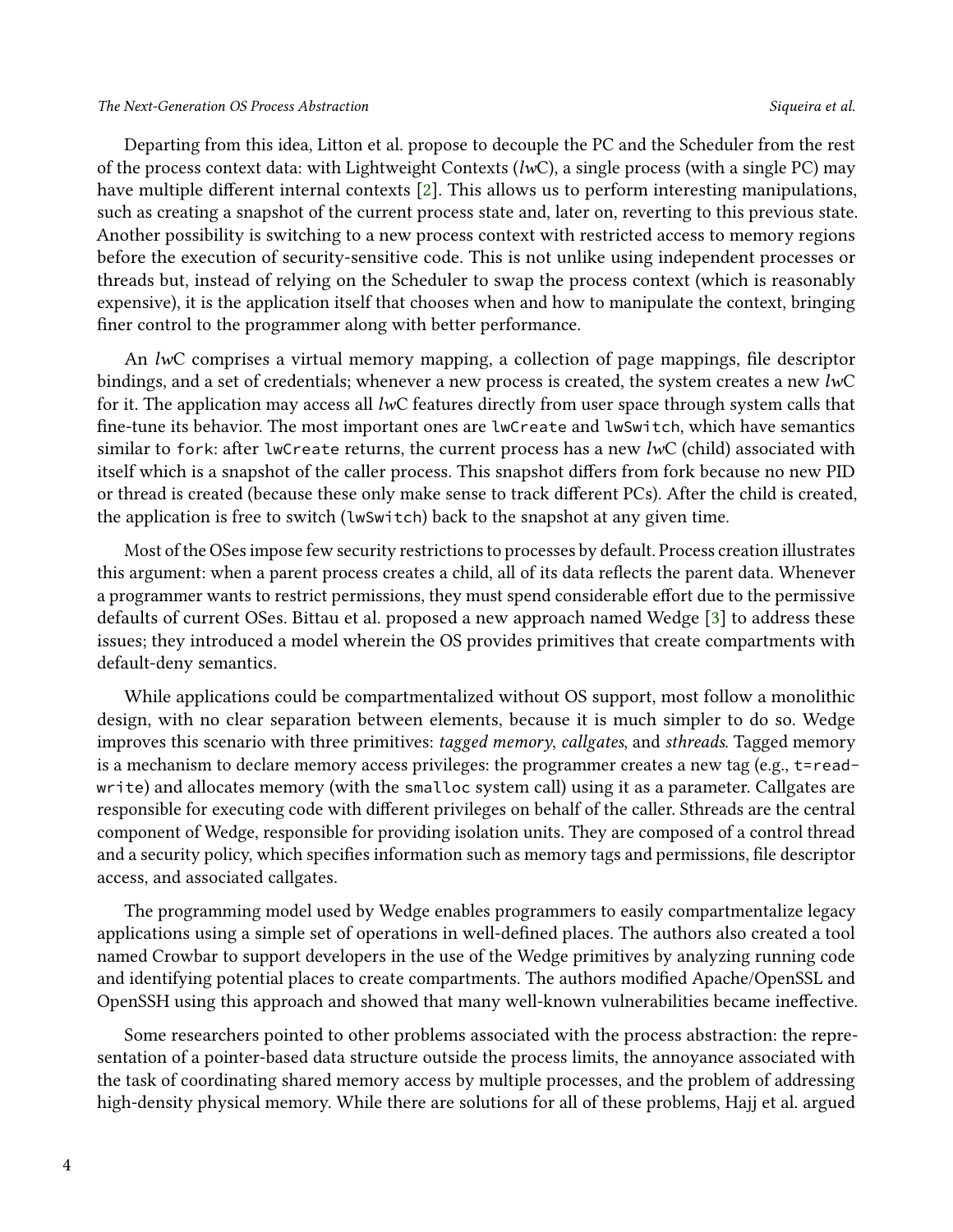for a new approach named SpaceJMP [\[4\]](#page-10-3) that may solve part of them. Traditionally, processes have just one associated Virtual Address Space (VAS); in contrast, SpaceJMP can detach VASes from processes, enabling a single process to have multiple VASes – and, therefore, multiple execution contexts.

Consider a simple process that starts with a default VAS associated with it, as happens with traditional processes. After the programmer invokes the vas\_create system call, a new VAS is created. Given such an existing VAS, the function vas\_attach associates it with the current process; a given VAS may be shared among processes, serving for inter-process communication, if they all attach to the same VAS. Conversely, a single process may be associated with several VASes and switch among them programmatically by calling the vas\_switch function either to perform specific operations with better isolation or to fluidly manage multiple execution flows.

#### **1.2 Memory Access Control and Translation**

Making memory available and usable for user applications represents one of the core OS duties, and most OSes offer the illusion of full memory availability by decoupling the physical memory from how processes see it. Processes only see a Virtual Address Space (VAS), which is mapped by the OS to the physical memory, guaranteeing good isolation among processes. To handle VASes and offer useful features for user applications, OSes have to adopt a specific memory model; currently, most of the production-oriented OSes and hardware broadly support the page-based memory management model. This model divides the VAS and the physical address space of each process into a set of pages, which is a small range of contiguous addresses with a fixed size, start address, and permissions. The page memory model has some attractive advantages: permission control at the page size level, mechanisms for data sharing, fast protection checking, accurate notifications about protection violations, and the possibility of mapping memory to disk.

The approach of using a single address space per process has proven efficient over the years but, despite its success, it is not flawless and is still open for improvements. First, the single linear address space approach isolates each process in memory, which enhances system reliability and security. Nevertheless, the process has virtually no way to restrict its own access to some of its memory segments, which might be useful to reduce the security risk of using third-party binary code. Second, control of memory sharing is limited to the page size; this makes data sharing less efficient and reduces the programming possibilities in user space. Finally, the coarseness of page-level protection creates opportunities for malicious exploits, such as buffer and stack overflows or code execution in shared libraries.

Motivated by the goal of providing fine-grained control over memory, Witchel et al. proposed the addition of new hardware features and the development of the corresponding software abstractions. This approach, called Mondriaan Memory Protection (MMP) [\[5\]](#page-10-4), enables data access control at the word size level by inspecting each load/store instruction made by a process to verify read/write, ownership, and inter-process memory access. To minimize the overhead of such checks, the authors proposed to extend processor architectures, adding this permission control at the hardware level. At its core, the MMP implementation resembles the TLB mechanism of current hardware: a register named Permission Table Entry (similar to the Page Table Entry) is responsible for keeping a reference to the Permission Table (similar to the Page Table). At the OS level, MMP adds data structures that hold the permission information of each process and a new subsystem named Memory Supervisor, which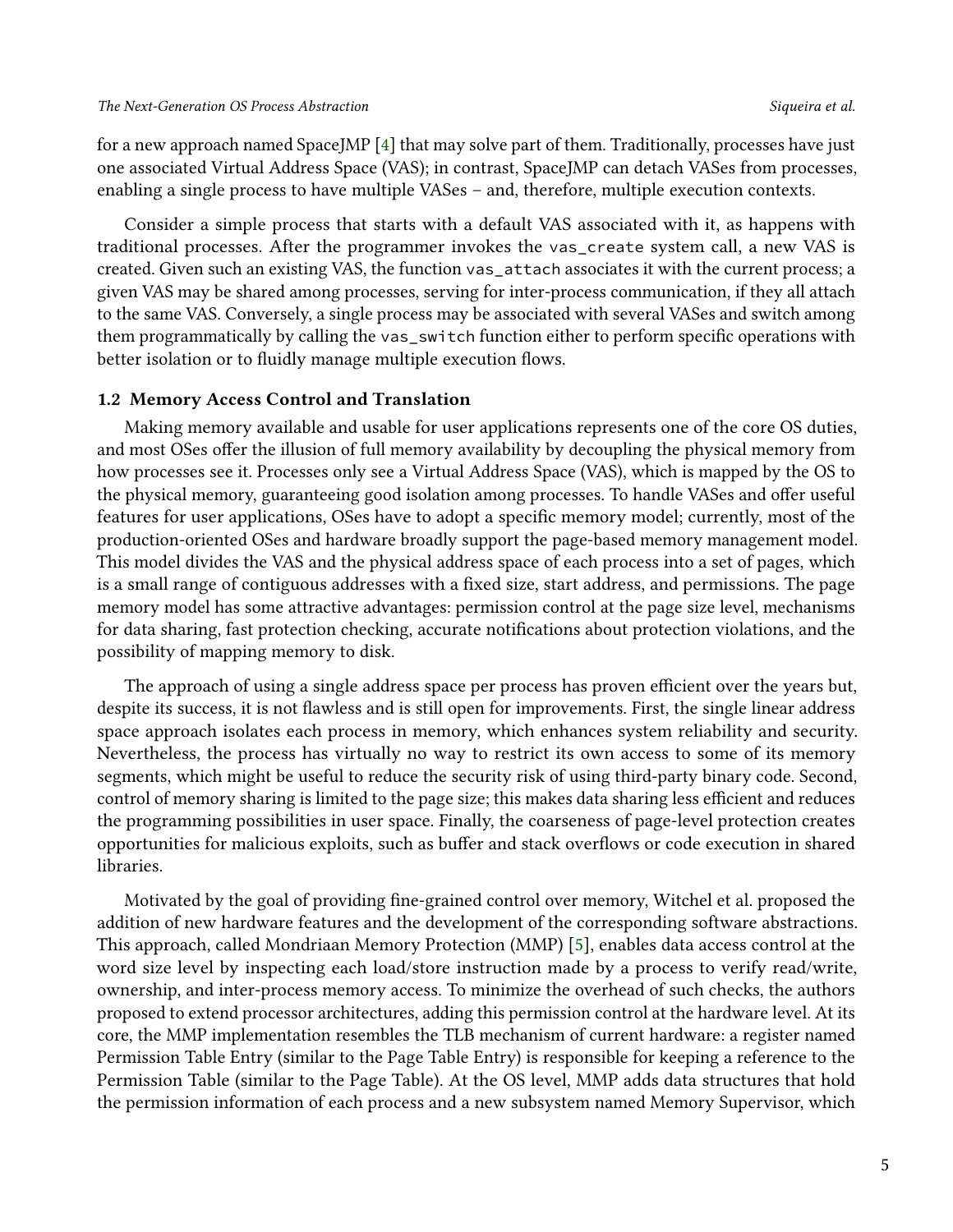is responsible for enforcing the policy and for maintaining low-level data structures. The authors demonstrated the concept by using simulated hardware and a customized version of GNU/Linux.

While the mechanism has broad applications, their experimentation with that approach focused on showing the improvements in system reliability brought by the isolation of modules in kernel space, a benefit that may extend to dynamic loaded plugins in user space. The main limitation of this approach is the dependency on new hardware. In contrast, Swift et al. propose Nooks [\[6\]](#page-10-5), a software-only system that implements memory access control to more thoroughly isolate the kernel from its extensions (modules), improving OS reliability. Since it cannot make use of hardware-based access control, Nooks is a best-effort system: it tries to handle programming errors and provide recovery mechanisms during runtime, but it cannot protect against malicious code nor every possible coding mistake.

Nooks has two isolation mechanisms: Lightweight Kernel Protection Domain (LKPD) and Extension Procedure Call (XPC). LKPD is an execution context with kernel privileges, but with write permission limited to its memory region; whenever a kernel module is loaded, it is encapsulated in a new LKPD. XPC is the mechanism used to mediate communication among LKPDs (including the kernel itself). A function call originating in an LKPD context aimed at a different LKPD context is first handed to XPC, which performs the necessary checks before finishing the call (XPC has semantics similar to that of Remote Procedure Calls). Together, these two mechanisms reduce the risk that memory faults in a given module (in an LKPD) propagate to other areas of kernel memory.

To implement Nooks in a production-oriented OS, a one-time effort to modify the kernel functions that interact with extensions in order to add support for XPC is necessary. Since this does not impose changes to their API, few or no changes to the modules are necessary. The exception are extensions that export data structures; Nooks tracks all data structures used in the communication between the kernel and its extensions to handle this particular scenario.

While Nooks is mostly concerned with kernel-level code, it is relevant to process abstraction because it also implements a user space recovery mechanism. Typically, a kernel-level failure causes any process interacting with the failed module to crash. In Nooks, the system may communicate with the application, which in turn directs Nooks on how to proceed. For example, the application may request Nooks to reload the failed module with different parameters and retry the failed operation, or it may abandon the operation altogether and pursue an alternative execution path.

#### **1.3 Hardware Access Control**

The process abstraction is the focal point in OS design, mapping other abstractions to it; hence, other components of the OS exist to provide the required mechanisms for orchestrating all processes operations (e.g., schedulers and memory management). All needed structures for managing processes have the side effect of utilizing CPU (overhead); to try to mitigate this situation, OSes employ a vast number of hardware and software optimizations.

Changes in the process abstraction commonly have impacts on performance, and the consequences vary according to the proposal. For example, an additional verification layer can raise the system overhead due to the new feature. However, while process extensions may degrade performance, they might enhance overall system performance by exploiting modern hardware features.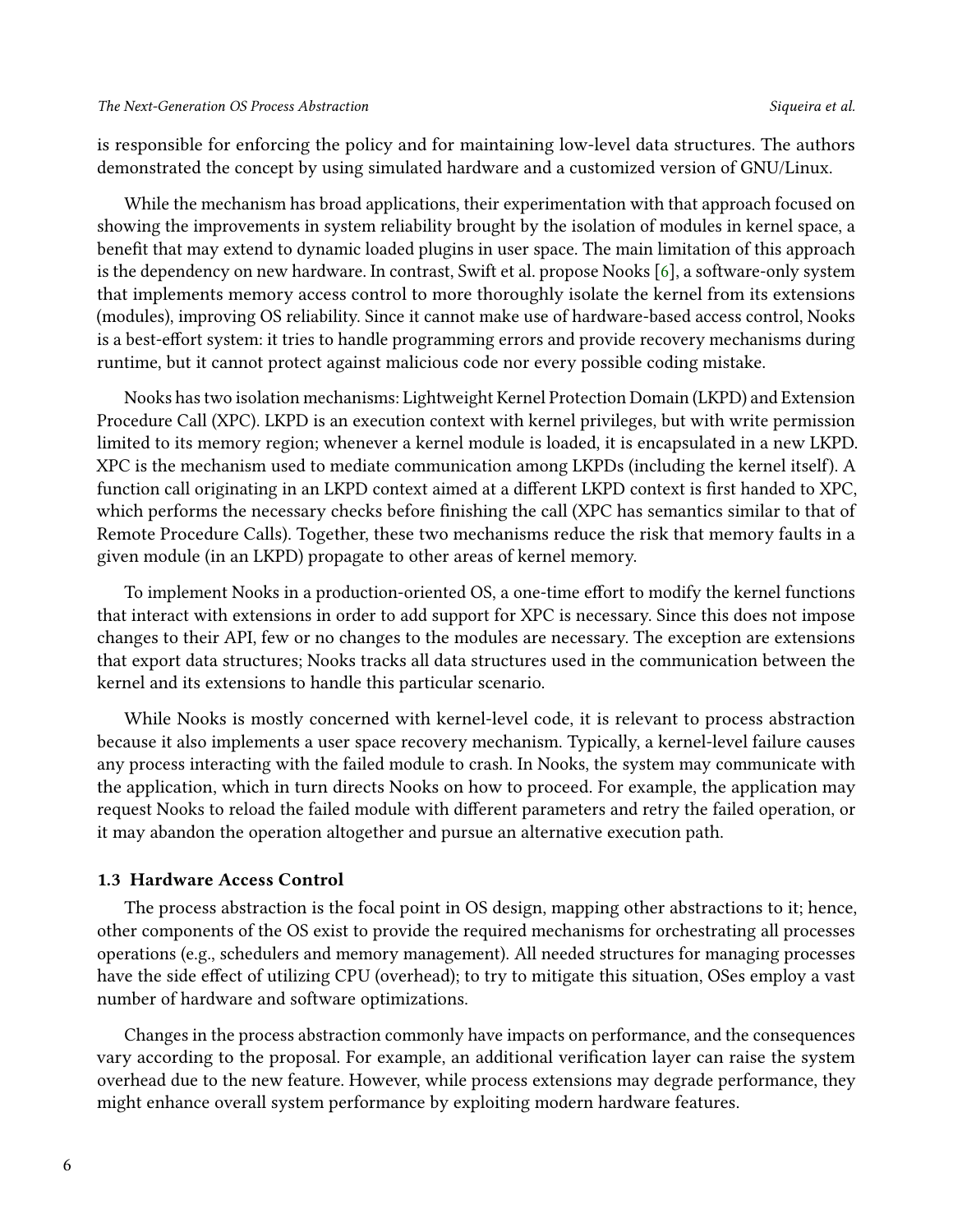#### *The Next-Generation OS Process Abstraction Siqueira et al.*

An obvious mechanism to improve performance is to shorten the distance between kernel and user space, providing lower-level access to the application. Engler et al. introduced a new OS design named exokernel [\[7\]](#page-10-6), famous for its bold decision of completely removing all abstractions from the OS core, including processes, and managing hardware access via an OS library. One advantage of this approach is the offer of multiple different abstractions for each resource, allowing the application to select the best one for a given task. This means processes in exokernel can be deeply customized: for example, it is possible for processes with and without VASes to coexist.

The exokernel approach represents a radical innovation in OS design, especially in niche applications, but has huge obstacles for adoption by general purpose OSes. Belay et al. proposed a less radical approach named Dune [\[8\]](#page-10-7), which brings performance improvements by exploiting hardware virtualization features in the Linux Kernel. They used Intel VT-x [\[9\]](#page-11-0) technology to provide direct, safe, and secure application access to low-level processor features such as exceptions, virtual memory, privilege modes, and segmentation. The authors experimented with these mechanisms by implementing three different types of application: a sandbox for untrusted code, a privilege separation facility, and a garbage collector. They reported simplified development and significant performance improvements. Dune makes few changes in the OS and provides a straightforward usage mechanism with as little impact as possible to user applications.

#### **1.4 Resource Management**

Every application running in the OS consumes system resources. Often, they perform most of the work in user space, requiring little or no intervention of the OS. For example, an application that performs complex calculations does not need much OS intervention. Nonetheless, there is software that demands significant OS participation to fulfill their goals, extending its consumption of system resources to the kernel. For example, a network application has part of its activity conducted by the OS on its behalf when a packet arrives. This situation may generate problems due to the indirect and uncontrolled use of resources by activities entrusted to the kernel. Denial-of-service attacks represent a real-life example of the unrestrained rise in resource consumption at the OS level.

Banga et al. proposed an OS abstraction named Resource Container (RC) [\[10\]](#page-11-1), which manages resource consumption by applications bound to it and exports resource information for both the applications and the scheduler; the latter can use this information to adapt its algorithm. Processes are bound to a given RC at startup but may switch to a different one during execution. To manipulate the RC, the application has an API that defines operations for container creation, release, and adjustment, thread binding, socket and file binding, and others.

#### **2 Potential and Difficulties for Adoption**

Operating Systems researchers produce a vast set of innovations with the intention of pushing forward the boundaries of the field; however, production-oriented OSes and research projects have different constraints. The implementation of new proposals that expand the process abstraction has to address issues related to compatibility, better use of current hardware resources, reliability, and be general enough to support multiple programming languages.

Production-oriented OSes demand strong validation to maintain system reliability at a variety of scalable configurations: preventing illegal memory access, API violations, excessive resource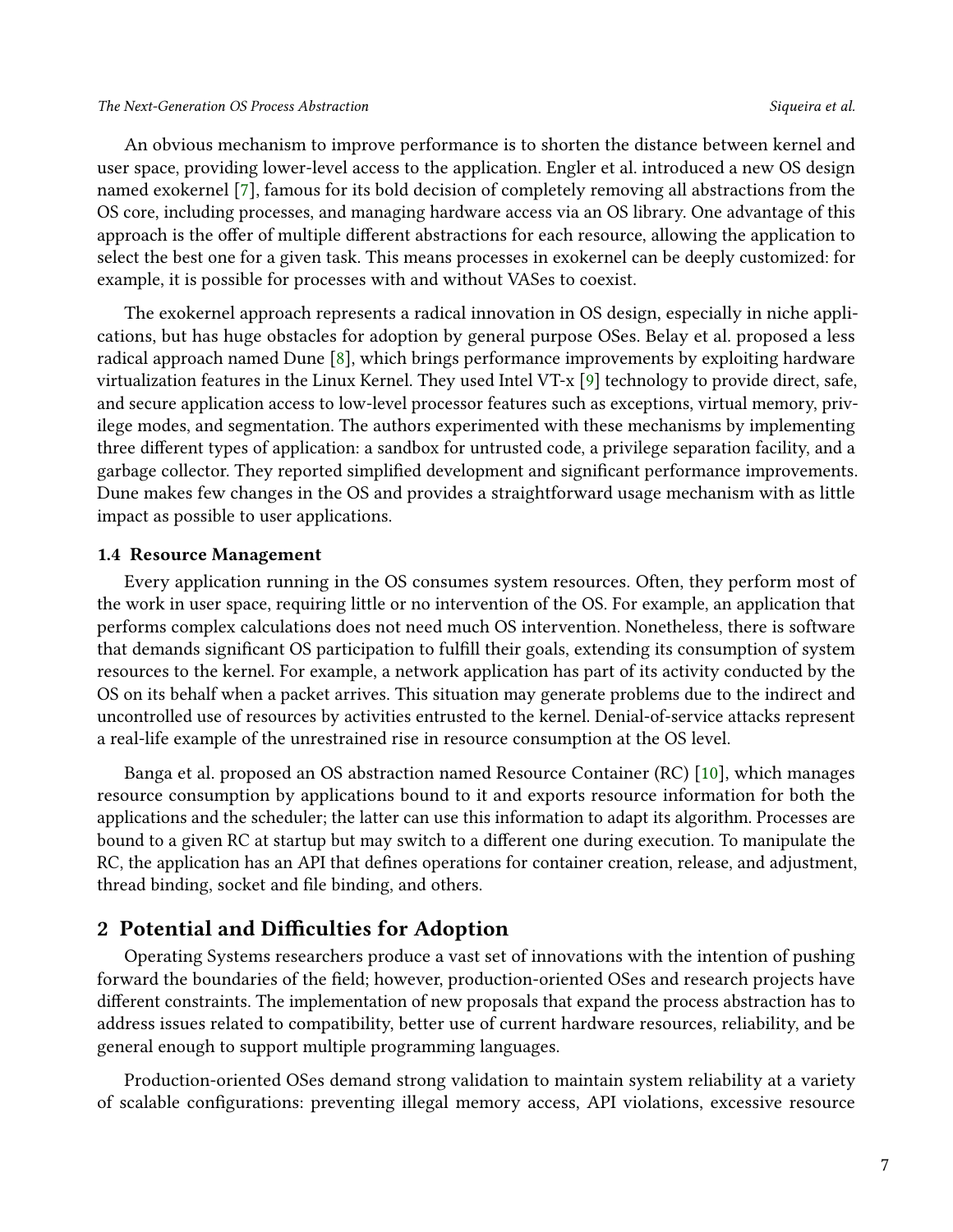consumption, and synchronization or locking errors are features taken for granted by OS users [\[11\]](#page-11-2). This makes it hard to adopt research proposals no matter how well they solve any single specific aspect.

There is a significant set of existing user applications that perform essential tasks; for example, both web servers and browsers are vital players in the Internet context. For a new OS feature to be adopted, it is important to guarantee that such applications will not suffer in performance or ease of use.

Hardware manufacturers continuously develop new features that, once implemented in servers or niche devices, swiftly spread among end users. An example of this fast evolution is hardware virtualization: once a server-only capability, it is now available on most computers. Such new hardware features present additional unintended opportunities to improve the process abstraction. Nonetheless, such proposals may have problems related to the dependency on some specific features which may not be available for all users. For this reason, any change to processes that require specialized hardware must handle all sorts of corner cases. Conversely, proposals for improvements in the process abstraction that suggest changes to hardware could be helpful in pushing chip design forward. Of course, hardware evolution should take care not to break binary compatibility with legacy applications. Unfortunately, this may make the ample adoption of some ideas impractical.

Some of the new process abstraction proposals have dependencies on other innovative technologies. While this can bring advantages for both the new process concept and the related technology, it also reduces the chances of the new abstraction to get adopted in production-oriented OSes due to this dependence on another potentially unstable technology.

A new proposal of change to the process abstraction has to carefully analyze the mentioned tradeoffs to achieve production quality. Academia and industry have to find an equilibrium between research and development to bring benefits for end users in a timely fashion.

# **3 Towards the Next Generation Process Abstraction**

As we examined the works on this field, we recognized a general pattern: most research on the process abstraction attempts to reduce coupling in one or more of its elements. It is possible to find radical proposals such as exokernel that completely decouple the entire OS abstractions; however, most of the studies adopt a less drastic approach, such as lwC, SpaceJMP, Wedge, and Resource Containers.

Accordingly, we believe that the *decoupling of VAS, memory isolation, execution state, privilege separation, resource management*, and maybe others could bring substantial improvements to productionoriented OSes in terms of performance, features, security, and simplicity required by next generation hardware and applications. For example, decoupling such abstractions can become an excellent option for sharing data and providing integration for microservices. However, the challenges to mature these ideas are equally enormous. As a first step to this end, current OSes should move towards reducing the excessive dependence between its internal elements (e.g., the Linux process abstraction currently depends on memory management and on the scheduling interface). This rework in the OS internal components would facilitate embracing the techniques suggested by different researchers.

While most research proposals implement a single new specific feature and rarely integrate with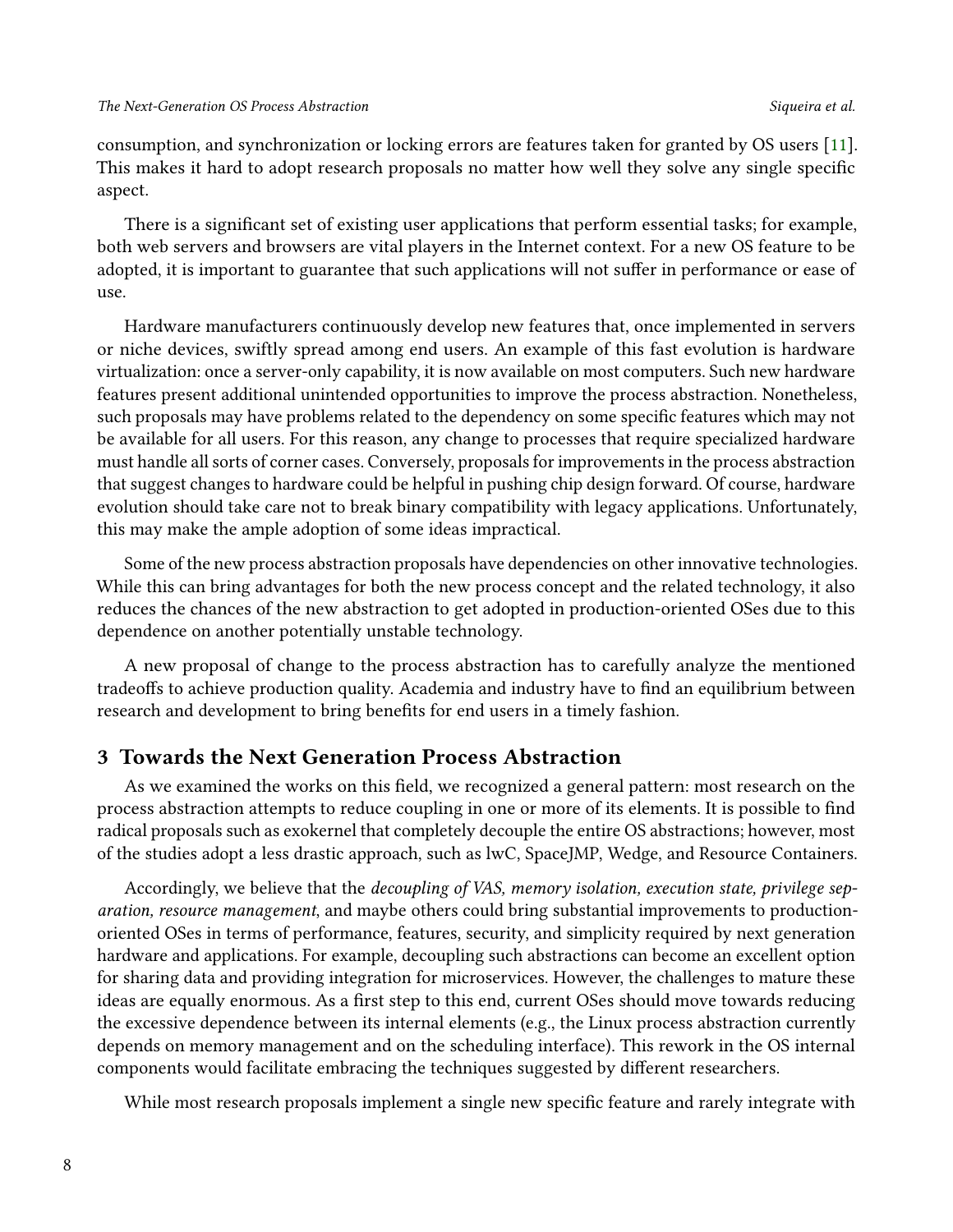

<span id="page-8-0"></span>

**Figure 1.** Process Decoupling

previous work, it is possible to merge key traits of each one into a unified model, pointing to a new and improved process abstraction. Figure [1](#page-8-0) provides a view of a process abstraction with different elements loosely coupled. Note that some decoupling has already happened; for example, threads were created by decoupling the Program Counter and the Stack from the rest of the process components. The figure illustrates a combined view of the many previously discussed decomposed elements that may form a new process abstraction. Drawing from the aspects highlighted in Section "Potential and Difficulties for Adoption", we now discuss how their adoption might offer benefits in at least one relevant area.

# **3.1 System Reliability and Security Layers**

Industry and Academia agree on the importance of improving system security at many different levels; as a result, researchers and engineers continuously work to refine OS security layers. From the process abstraction perspective, such endeavors focus on enhancing memory access control. Works such as Mondrix, Nooks, and Wedge have two significant features in common: they all create a new security level and propose operations to manage the interaction between layers with different access permissions, controlling the shift in the execution flow from one layer to the other. Among the proposals discussed, the approach implemented by Nooks is perhaps the most interesting because it has a well-defined protocol based on a model that resembles the well-known RPC pattern. How to create this communication system together with memory isolation in a production-oriented OS is an engineering and research challenge for the next generation of the process abstraction.

System reliability is a constant challenge, particularly in user space, and it is desirable to keep critical applications working for a long time without human interference. The decoupling of resources may bring benefits in this regard, by enabling more secure and efficient forms of data sharing, creating recovery mechanisms in the face of failures, and improving load balancer algorithms. Nooks, for example, promotes advances in this area by detecting problems and handling them in tandem with the application.

#### **3.2 Performance**

The demand for ever higher performance is constant. We should not rely only on hardware improvements to supply such performance; new software mechanisms are required. This, in turn,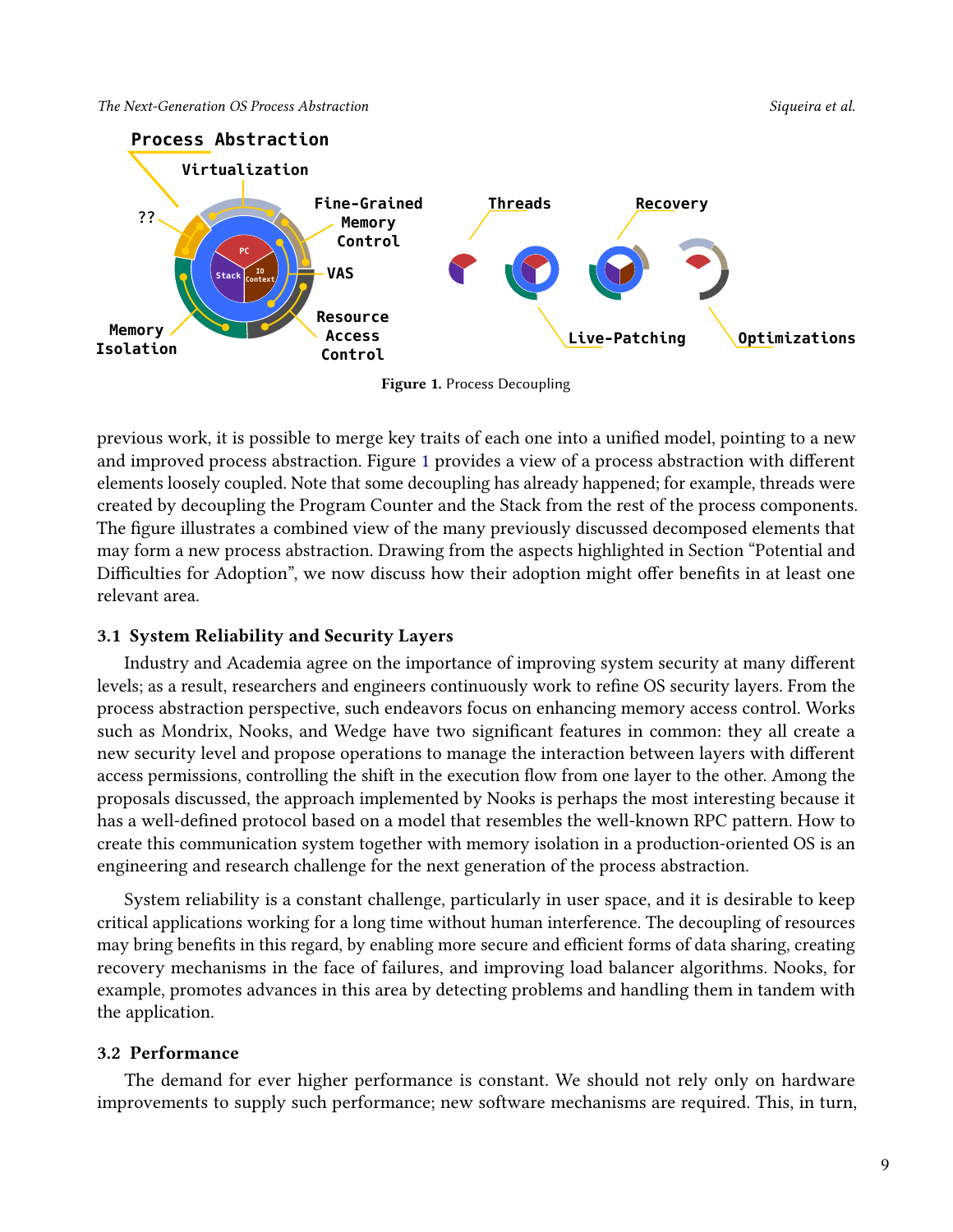puts additional constraints on the development of better isolation mechanisms, which should impose minimal performance overhead. Decoupling some elements of the process abstraction could bring new programming APIs and features that can deliver these performance improvements.

One major common characteristic of many current and future applications is the need for parallel or distributed large-scale computing. Memory management decoupling, as seen in Mondriaan and SpaceJMP, allows for word-sized data sharing with minimal data copying and reduces interprocess communication overhead by using shared memory segments with unified pointer addresses.

Areas such as microservices and machine learning can benefit from software mechanisms for fast initialization and efficient process migration. Decoupling the VAS, as in SpaceJMP, and the process state (PC), as in *lw*C, makes it possible to copy the global state of a given application right after startup and directly load it at initialization in future executions instead of proceeding with the full initialization routine every time. If the application is deployed inside replicable containers, their life cycle management may become significantly faster.

Finally, the shift of virtualization techniques to the process level, as in Dune, enables performance gains in userspace, by allowing direct lower-level hardware access, while improving security. This, in turn, obviates the need for convoluted userspace code aimed at improving performance.

### **3.3 Hardware Support**

New hardware trends represent another aspect that processes have to be adapted for in order to provide new capabilities to user space; additionally, new hardware could change the way OSes are designed. Fine-grained hardware-assisted memory access control, as proposed by Mondrix, may boost security in shared or limited trust environments such as cloud computing. In a different vein, the current process abstraction is unprepared to handle large-scale, non-volatile, distributed memory. SpaceJMP tried to anticipate a solution for this problem by decoupling the VAS and using persistent, shared memory segments.

# **3.4 Support for Modernizing Applications**

As previously mentioned, there is a large number of monolithic and legacy applications that should be updated if they are to fit new paradigms or provide increased modularization. However, current OSes provide little support to simplify this task. The combination of live-patching in user space and low-cost compartmentalization, both made possible by *lw*C, SpaceJMP, Wedge, and Mondrix, emerges as an alternative to modernize such applications while keeping backward compatibility. Live-patching in user space could be enabled by the combination of multiple VASes and fine-grained control over the PC, but that adds security concerns; to address these, low-cost compartmentalization offers the necessary fine-grained memory access control. Compartmentalization techniques may also facilitate the migration of legacy applications to microservices.

# **4 Future Directions**

The characteristics and challenges presented throughout this paper, in our view, outline the research opportunities for industry and academia to push forward production-oriented OSes design. These improvements may bring security benefits, provide new user space features, offer optimizations, among countless other possibilities both to future and legacy applications.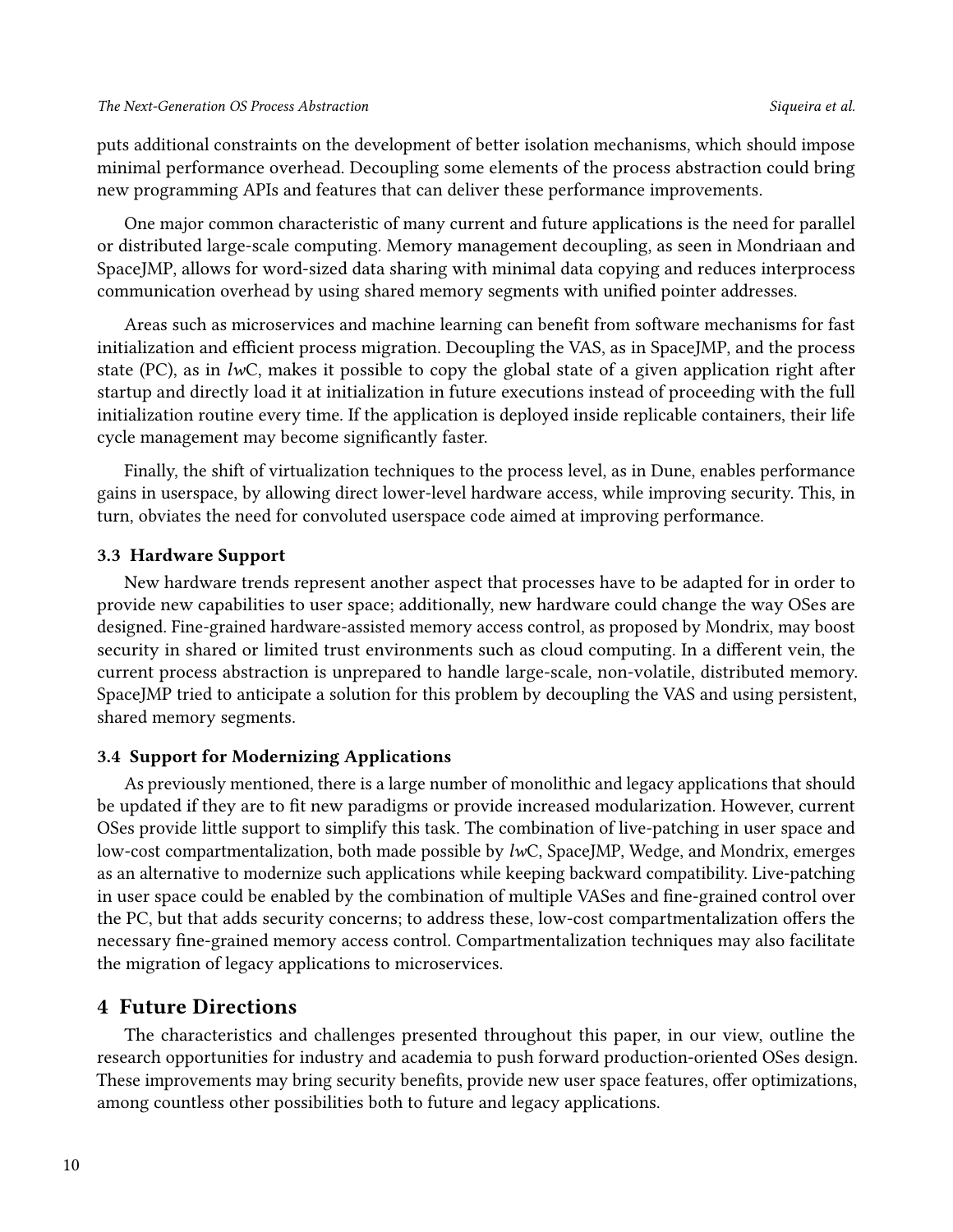<span id="page-10-8"></span>*The Next-Generation OS Process Abstraction Siqueira et al.*

| Benefits /<br>Decoupling<br>strategy | <b>New</b><br>Programming<br>models | Process<br>Persistence | Fine-grained<br>privileges<br>control | Security<br>Improvements | Recovery<br>Mechanisms | Performance  |
|--------------------------------------|-------------------------------------|------------------------|---------------------------------------|--------------------------|------------------------|--------------|
| <b>PC</b>                            | VVV                                 | ✓                      |                                       |                          |                        | $\checkmark$ |
| <b>VAS</b>                           | $\checkmark$                        | $\checkmark$           |                                       |                          | $\checkmark$           |              |
| Resource<br>Management               | $\checkmark$                        |                        |                                       |                          | VVV                    | $\checkmark$ |
| <b>Memory</b><br><b>Isolation</b>    |                                     |                        | VVV                                   | $\checkmark$             |                        |              |
| Virtualization                       |                                     |                        |                                       | ✓                        |                        | VVV          |
| Privileges                           | $\checkmark$                        |                        | VVV                                   | $\checkmark$             |                        |              |

**Table 1.** Property and Potential Improvements. We use a range of zero to three checks to highlight the relevance of each process abstraction advancement for each user space application.

In general, the evolution of the process abstraction should go towards the decoupling of several components; such decoupling could open new and exciting opportunities for OS design and user space applications, as summarized on Table [1.](#page-10-8)

# **References**

- <span id="page-10-0"></span>1 Cardoso, J. M. P.; Diniz, P. C. *Compilation techniques for reconfigurable architectures*. Boston: Springer, 2009. ISBN 978-0-387-09670-4. DOI: [10.1007/978-0-387-09671-1](https://doi.org/10.1007/978-0-387-09671-1).
- <span id="page-10-1"></span>2 Litton, J. *et al.* Light-Weight Contexts: an OS abstraction for safety and performance. *In*: PROCEEDINGS of the 12th USENIX Conference on Operating Systems Design and Implementation (OSDI'16). USENIX Association, 2016. p. 49–64. ISBN 9781931971331. Available from: [https://www.usenix.org/conference/](https://www.usenix.org/conference/osdi16/technical-sessions/presentation/litton) [osdi16/technical-sessions/presentation/litton](https://www.usenix.org/conference/osdi16/technical-sessions/presentation/litton).
- <span id="page-10-2"></span>3 Bittau, A. *et al.* Wedge: splitting applications into reduced-privilege compartments. *In*: PROCEEDINGS of the 5th USENIX Symposium on Networked Systems Design and Implementation (NSDI'08). USENIX Association, Apr. 2008. p. 309–322. Available from: [https://www.usenix.org/conference/nsdi-08/wedge](https://www.usenix.org/conference/nsdi-08/wedge-splitting-applications-reduced-privilege-compartments)[splitting-applications-reduced-privilege-compartments](https://www.usenix.org/conference/nsdi-08/wedge-splitting-applications-reduced-privilege-compartments).
- <span id="page-10-3"></span>4 El Hajj, I. *et al.* SpaceJMP: programming with multiple virtual address spaces. *SIGPLAN Notices*, ACM, New York, v. 51, n. 4, p. 353–368, Apr. 2016. ISSN 0362-1340. DOI: [10.1145/2954679.2872366](https://doi.org/10.1145/2954679.2872366).
- <span id="page-10-4"></span>5 Witchel, E.; Cates, J.; Asanović, K. Mondrian memory protection. *SIGPLAN Notices*, ACM, New York, v. 37, n. 10, p. 304–316, Oct. 2002. ISSN 0362-1340. DOI: [10.1145/605397.605429](https://doi.org/10.1145/605397.605429).
- <span id="page-10-5"></span>6 Swift, M. M.; Bershad, B. N.; Levy, H. M. Improving the reliability of commodity operating systems. *SIGOPS Operating Systems Review*, ACM, New York, v. 37, n. 5, p. 207–222, Dec. 2003. ISSN 0163-5980. DOI: [10.1145/1165389.945466](https://doi.org/10.1145/1165389.945466).
- <span id="page-10-7"></span><span id="page-10-6"></span>7 Engler, D. R.; Kaashoek, M. F.; O'Toole, J. Exokernel: an operating system architecture for applicationlevel resource management. *SIGOPS Operating Systems Review*, ACM, New York, v. 29, n. 5, p. 251–266, Dec. 1995. ISSN 0163-5980. DOI: [10.1145/224056.224076](https://doi.org/10.1145/224056.224076).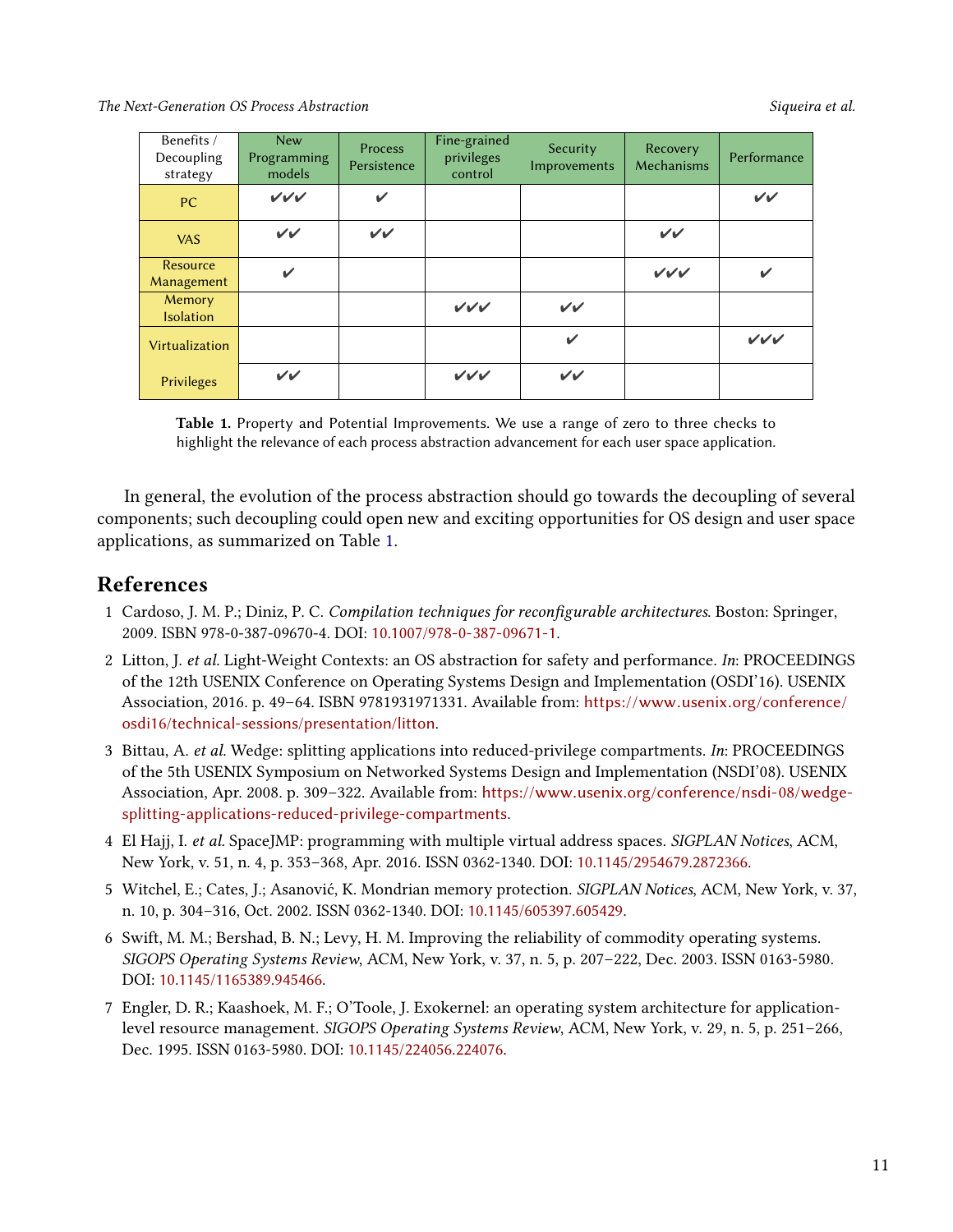- 8 Belay, A. *et al.* Dune: safe user-level access to privileged CPU features. *In*: PROCEEDINGS of the 10th USENIX Conference on Operating Systems Design and Implementation (OSDI'12). USENIX Association, 2012. p. 335–348. ISBN 9781931971966. Available from: [https: / /www.usenix.org /conference /osdi12 /](https://www.usenix.org/conference/osdi12/technical-sessions/presentation/belay) [technical-sessions/presentation/belay](https://www.usenix.org/conference/osdi12/technical-sessions/presentation/belay).
- <span id="page-11-0"></span>9 Uhlig, R. *et al.* Intel Virtualization Technology. *Computer*, IEEE Computer Society Press, Washington, v. 38, n. 5, p. 48–56, May 2005. ISSN 0018-9162. DOI: [10.1109/MC.2005.163](https://doi.org/10.1109/MC.2005.163).
- <span id="page-11-1"></span>10 Banga, G.; Druschel, P.; Mogul, J. C. Resource containers: a new facility for resource management in server systems. *In*: PROCEEDINGS of the Third Symposium on Operating Systems Design and Implementation (OSDI '99). USENIX Association, 1999. p. 45–58. ISBN 1880446391. Available from: [https :](https://www.usenix.org/conference/osdi-99/resource-containers-new-facility-resource-management-server-systems) [//www.usenix.org/conference/osdi-99/resource-containers-new-facility-resource-management-server](https://www.usenix.org/conference/osdi-99/resource-containers-new-facility-resource-management-server-systems)[systems](https://www.usenix.org/conference/osdi-99/resource-containers-new-facility-resource-management-server-systems).
- <span id="page-11-2"></span>11 Witchel, E.; Rhee, J.; Asanović, K. Mondrix: memory isolation for linux using Mondriaan Memory Protection. *SIGOPS Operating Systems Review*, ACM, New York, v. 39, n. 5, p. 31–44, Dec. 2005. ISSN 0163-5980. DOI: [10.1145/1095809.1095814](https://doi.org/10.1145/1095809.1095814).